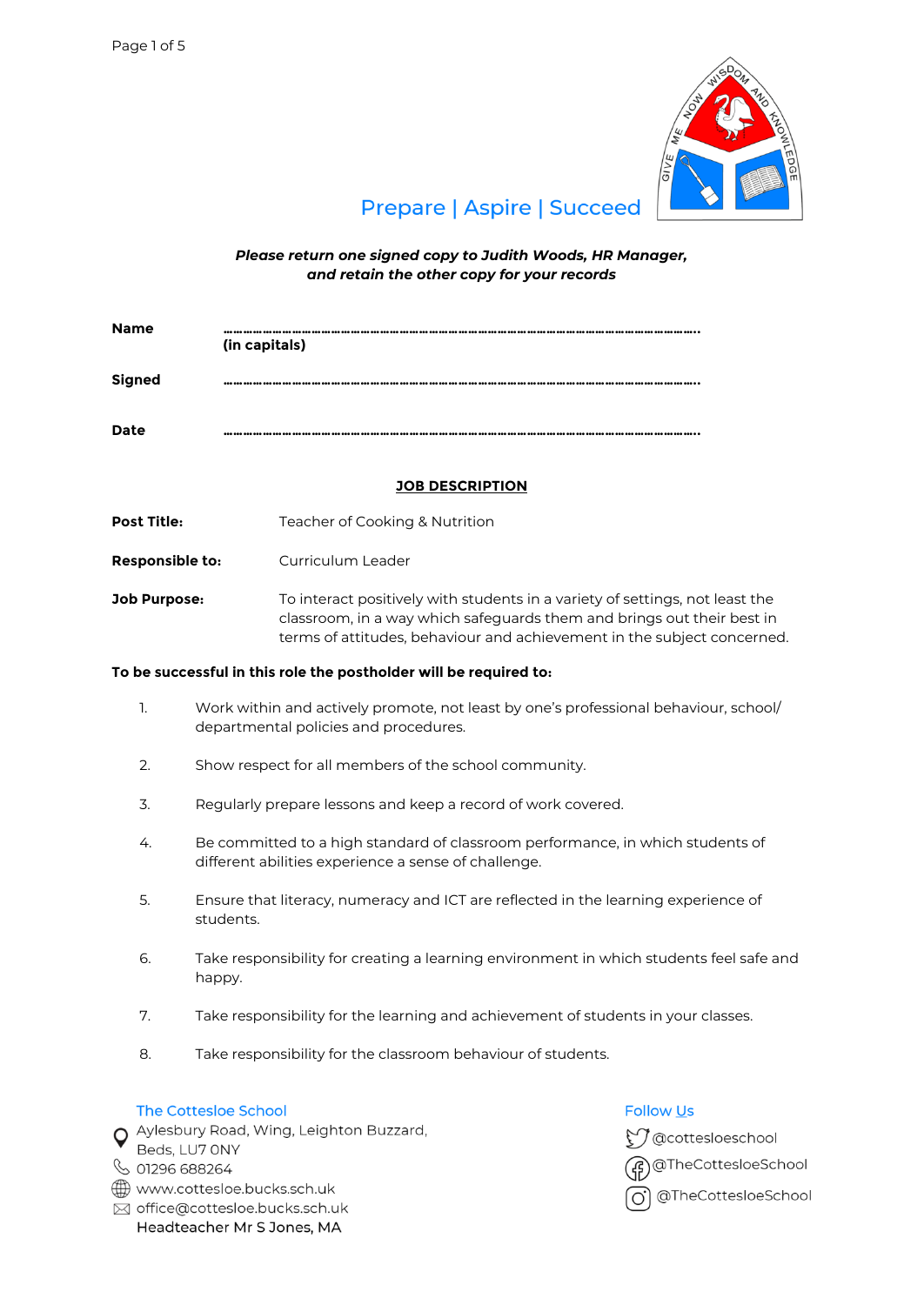- 9. Regularly set and mark homework.
- 10. Set appropriate work for classes in the event of your absence.
- 11. Take responsibility for the care and security of classroom resources.
- 12. Attend all meetings relevant to the job purpose (to include those convened by the school to inform parents of student progress).
- 13. Follow departmental schemes of work and advice/guidance on teaching and learning strategies.
- 14. Be committed to professional improvement in line with the Professional Standards for Teachers. Regular self-evaluation and evaluation of performance with Curriculum Leaders should inform this process.
- 15. Use available student data to make judgements on student progress and to inform teaching and learning strategies.
- 16. Co-operate with school systems for monitoring, recording and reporting on student progress. It is expected that teachers will keep a detailed record of student marks/grades achieved during the year.
- 17. Take part in the school's staff development programme by participating in arrangements for further training and professional development.
- 18. Work as a member of a team and contribute positively to effective working relations within the school.
- 19. Maintain appropriate records and provide accurate and up to date information for management systems.
- 20. Communicate effectively with parents/carers of students as appropriate.
- 21. Take part in activities such as Open Evenings and Consultation Evenings.
- 22. Assist the Curriculum Leader in identifying resource needs and contribute to the effective use of resources.
- 23. Take responsibility for health and safety issues in line with the guidance set out in the school's Health and Safety Policy.
- 24. Participate, as required, in the school's duty rota.
- 25. Meet obligations with respect to the school's system of Performance Management.
- 26. Such other duties/responsibilities as may from time to time be reasonably required.

The Governing Board of The Cottesloe School is committed to safeguarding and promoting the welfare of the students. This role involves contact with children and all employees are expected to share this commitment, to follow the school's safeguarding policies and procedures and to behave appropriately towards children at all times whilst undertaking school activities and in their personal lives.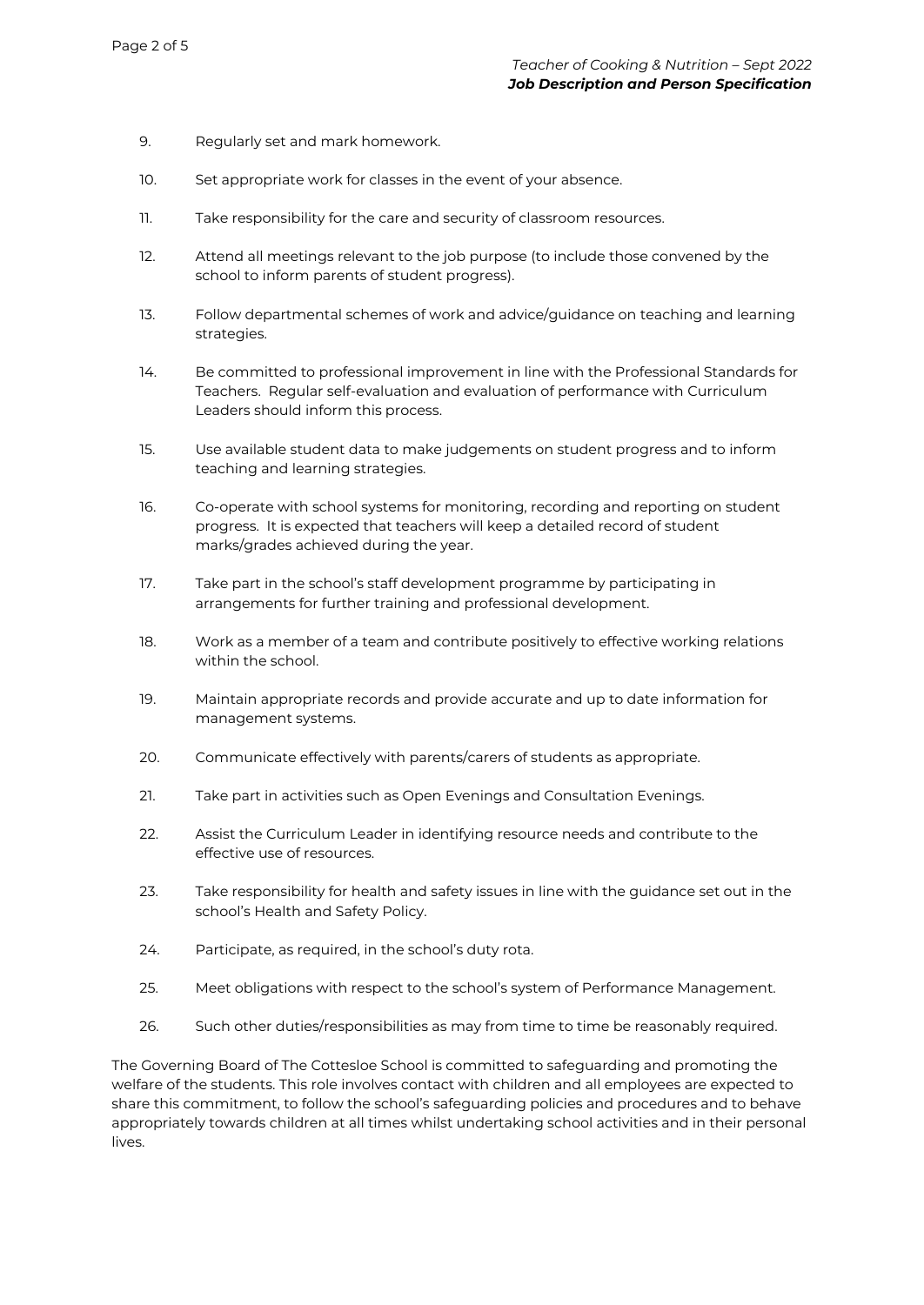The school's policy is to renew DBS checks for all staff, volunteers and governors every five years. Staff have a duty to inform the Headteacher of any change in their DBS status and to make the Headteacher aware of any incidents that may impact on their ability to work with children and young people.

The postholder will ensure that school policies are reflected in all aspects of their work, in particular those relating to safeguarding children, equal opportunities, health and safety, data protection, code of conduct and professional behaviour.

The postholder will be required to undergo criminal, teacher status, qualification, medical and reference checks as part of the safer recruitment process and must be willing to participate in further training as the job requires. All staff are expected to take responsibility for safeguarding and promoting the welfare of students at the School.

We will consider any reasonable adjustments under the terms of the Equality Act (2010) to enable a suitably qualified applicant with a disability (as defined under the Act) to meet the requirements of the post.

This job description sets out the duties of the post at the time it was drawn up and should be seen as describing in more detail aspects of the duties set out in the Education (School Teachers' Pay and Conditions) Act. The Headteacher may vary the duties from time to time without changing their general character or the level of responsibility entailed.

## **PERSON SPECIFICATION**

This acts as selection criteria and gives an outline of the types of person and the characteristics required to carry out the post. Please make sure when completing your application form that you give clear examples of how you meet the essential and desirable criteria.

|                                                                                                                                                           | <b>Essential</b> | <b>Desirable</b> | <b>How Measured</b> |
|-----------------------------------------------------------------------------------------------------------------------------------------------------------|------------------|------------------|---------------------|
| TRAINING/QUALIFICATIONS:                                                                                                                                  |                  |                  |                     |
| Degree or equivalent in relevant subject                                                                                                                  | ✓                |                  | 1, 4                |
| Qualified Teacher Status                                                                                                                                  | $\checkmark$     |                  | 1, 4                |
| Evidence of continuing professional development                                                                                                           |                  | ✓                | 1, 2                |
| Knowledge of safeguarding procedures                                                                                                                      | ✓                |                  | 1, 2                |
| <b>SKILLS AND COMPETENCIES:</b>                                                                                                                           |                  |                  |                     |
| Ability to deliver consistently high quality lessons, evaluate<br>impact and develop future planning accordingly                                          | ✓                |                  | 1, 2, 3, 5          |
| Excellent ICT skills to support the curriculum and work<br>organisation                                                                                   | $\checkmark$     |                  | 1, 2, 3             |
| Ability to analyse and use data to inform target setting                                                                                                  | $\checkmark$     |                  | 1, 2, 3             |
| Ability to communicate effectively and develop good<br>working relationships with students, parents and staff with<br>accurate spoken and written English | ✓                |                  | 1, 2, 3             |

1 = Application form 2 = Interview 3 = Reference 4 = Proof of qualification 5 = Practical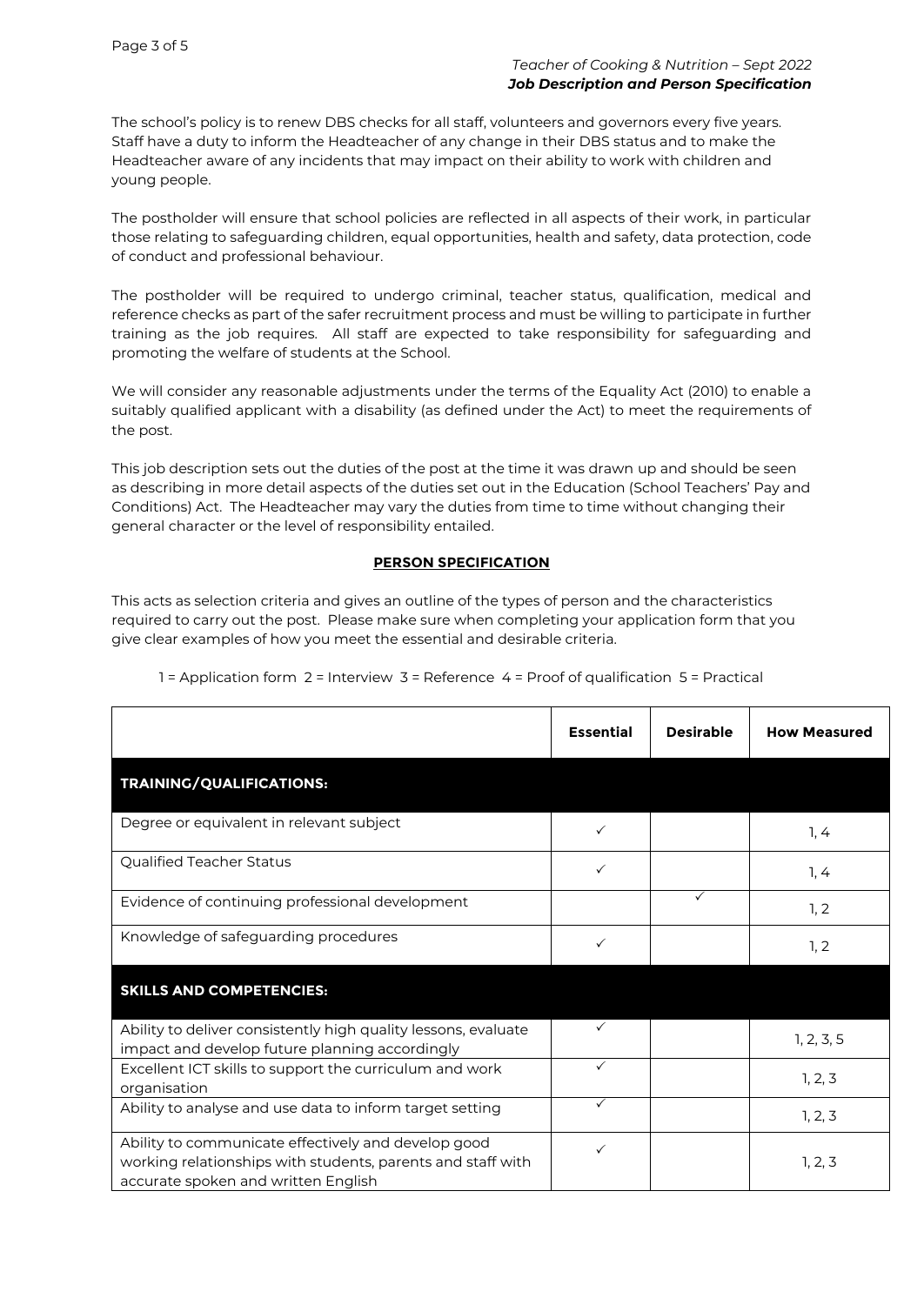|                                                                       | <b>Essential</b> | <b>Desirable</b> | <b>How Measured</b> |
|-----------------------------------------------------------------------|------------------|------------------|---------------------|
| Ability to participate in self-evaluation which leads to<br>impact    | $\checkmark$     |                  | 1, 2                |
| <b>EXPERIENCE:</b>                                                    |                  |                  |                     |
| Highly effective classroom teacher in the relevant subject<br>area    | $\checkmark$     |                  | 1, 2, 3, 5          |
| Proven experience of National Curriculum at all Key Stages            | $\checkmark$     |                  | 1, 2, 3             |
| Up to date knowledge of PSHCE                                         | $\checkmark$     |                  | 1, 2, 3             |
| Effective in managing student behaviour and maintaining<br>discipline | $\checkmark$     |                  | 1, 2, 3, 3          |
| Excellent personal organisation and time management                   | $\checkmark$     |                  | 1, 2, 3             |
| Involvement in whole-school initiatives/development                   |                  | $\checkmark$     | 1, 2                |
| Willingness to be involved in the wider life of the School            |                  | $\checkmark$     | 1, 2                |
| Understanding of SEND needs                                           |                  | ✓                | 1, 2                |

# **RESPONSIBILITIES OF A FORM TUTOR**

**Post Title:** Form Tutor

**Responsible to:** Head of Year

## **Relationship:**

The post holder is responsible to the Headteacher in all matters and to the Head of Year in respect of day to day duties.

The post holder also interacts on a professional level with colleagues and seeks to establish and maintain productive relationships with them, in order to promote mutual understanding and to continue to improve the quality of pastoral care in the School.

The role of Form Tutor is a most responsible one and vital both to the efficient running of the school and successful pastoral care. It is the first level of pastoral care and, arguably, the most important role in the school. The Form Tutor is the key person in terms of regular daily monitoring, setting standards and fostering the school ethos. For this aspect of work, a Form Tutor is accountable to the Head of Year.

The Year Tutor should be the first person to whom a pupil will turn for help or advice, although it may sometimes be necessary to refer the matter to the Head of Year, to the Assistant Heads, or, through them, even to an outside agency. It is through this daily contact that unobtrusive care is exercised.

# **To be responsible for:**

## 1. *Registration and routine business*

The Form Tutor is responsible for the accurate daily marking of the register (a vital legal document) and for seeing that all information kept in the register is maintained up to date. Other returns of a routine nature should be dealt with as required, together with the distribution of information to parents. All absence must be accounted for by notes and any not so covered should be reported to the Head of Year and Attendance Officer immediately.